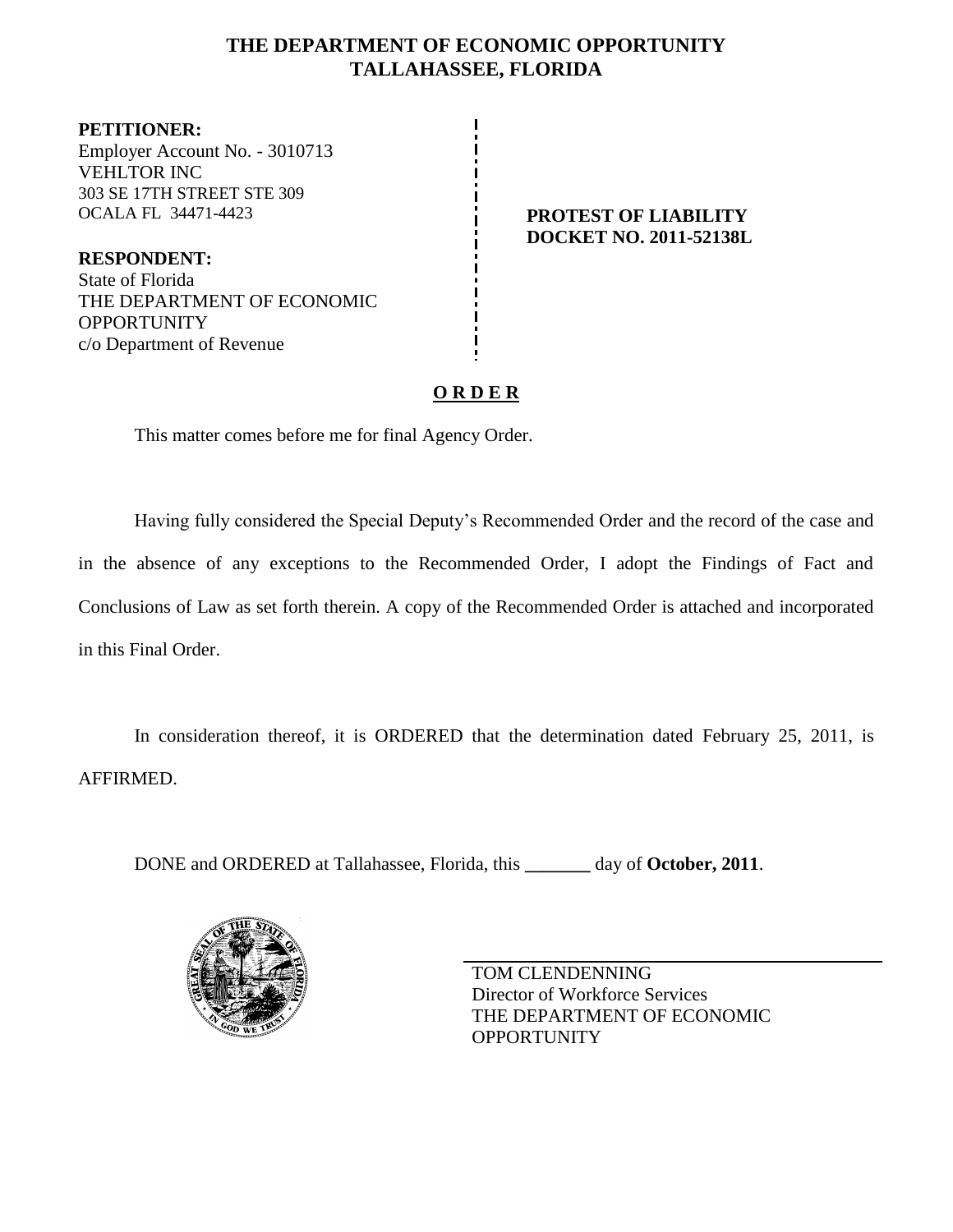# **AGENCY FOR WORKFORCE INNOVATION Unemployment Compensation Appeals**

MSC 344 CALDWELL BUILDING 107 EAST MADISON STREET TALLAHASSEE FL 32399-4143

### **PETITIONER:**

Employer Account No. - 3010713 VEHLTOR INC ATTN: TOM BURKE 303 SE 17TH STREET STE 309 OCALA FL 34471-4423

#### **PROTEST OF LIABILITY DOCKET NO. 2011-52138L**

## **RESPONDENT:**

State of Florida Agency for Workforce Innovation c/o Department of Revenue

# **RECOMMENDED ORDER OF SPECIAL DEPUTY**

TO: Deputy Director, Director, Unemployment Compensation Services Agency for Workforce Innovation

This matter comes before the undersigned Special Deputy pursuant to the Petitioner's protest of the Respondent's determination dated February 25, 2011.

After due notice to the parties, a telephone hearing was held on July 7, 2011. An attorney appeared for the Petitioner and called the Petitioner's president, a franchisee, an investor, and an accountant as witnesses. The Joined Party appeared and testified on her own behalf. A tax specialist appeared and testified on behalf of the Respondent.

The record of the case, including the recording of the hearing and any exhibits submitted in evidence, is herewith transmitted. Proposed Findings of Fact and Conclusions of Law were not received.

#### **Issue:**

Whether services performed for the Petitioner by the Joined Party and other individuals as office worker/assistant/consultants constitute insured employment pursuant to Sections 443.036(19), 443.036(21); 443.1216, Florida Statutes, and if so, the effective date of the liability.

## **Findings of Fact:**

1. The Petitioner is a subchapter C corporation, incorporated in 2009 for the purpose of running a vehicle consignment company.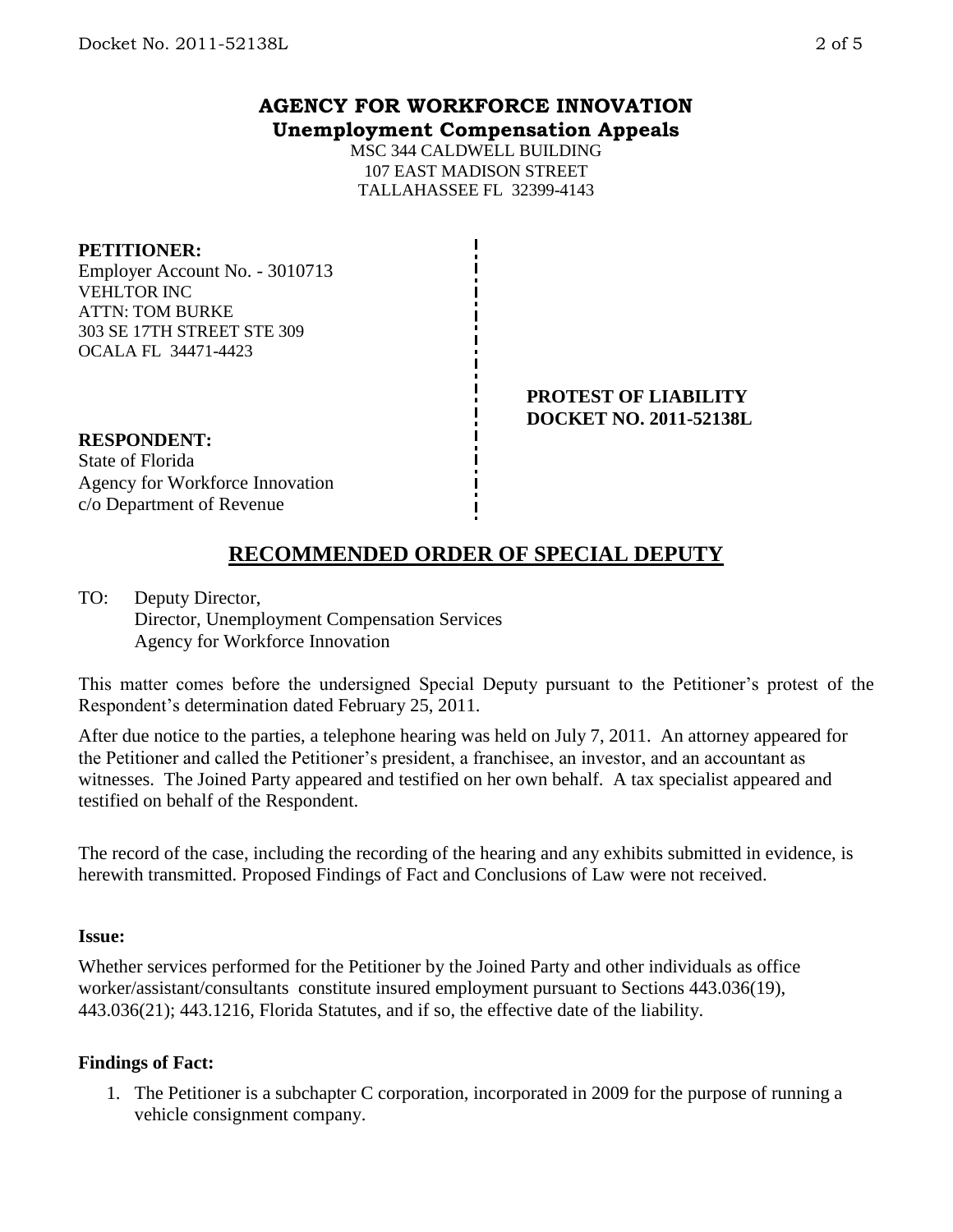- 2. The Joined Party provided services as an administrative assistant for the Petitioner from June 15, 2009, through November 30, 2010. The Joined Party was listed as a corporate officer of the Petitioner.
- 3. The Joined Party was placed on the payroll of an employee leasing company retained by the Petitioner on May 31, 2010. The work performed by the Joined Party did not change subsequent to May 31, 2010.
- 4. The Joined Party was required to answer telephones, enter data into the computers, and issue checks on behalf of the Petitioner.
- 5. The Joined Party was required to work at the Petitioner's place of business from 8am-5pm, Monday through Friday. The Joined Party was at times asked to work on Saturdays. The Joined Party was required to call if she were going to be late to work.
- 6. The Joined Party was informed of what needed to be done by the Petitioner. The Petitioner monitored the Joined Party's work and made changes as necessary.
- 7. The Petitioner provided a workspace, office supplies, a desk top computer, and a lap top computer for the Joined Party.
- 8. The Joined Party performed services for another company when instructed to do so by the Petitioner.
- 9. The Joined Party began work making \$750 per week. The Joined Party was paid every two weeks.

# **Conclusions of Law:**

- 10. The issue in this case, whether services performed for the Petitioner constitute employment subject to the Florida Unemployment Compensation Law, is governed by Chapter 443, Florida Statutes. Section 443.1216(1)(a)2., Florida Statutes, provides that employment subject to the chapter includes service performed by individuals under the usual common law rules applicable in determining an employer-employee relationship.
- 11. The Supreme Court of the United States held that the term "usual common law rules" is to be used in a generic sense to mean the "standards developed by the courts through the years of adjudication." United States v. W.M. Webb, Inc., 397 U.S. 179 (1970).
- 12. The Supreme Court of Florida adopted and approved the tests in 1 Restatement of Law, Agency 2d Section 220 (1958), for use to determine if an employment relationship exists. See Cantor v. Cochran, 184 So.2d 173 (Fla. 1966); Miami Herald Publishing Co. v. Kendall, 88 So.2d 276 (Fla. 1956); Magarian v. Southern Fruit Distributors, 1 So.2d 858 (Fla. 1941); see also Kane Furniture Corp. v. R. Miranda, 506 So.2d 1061 (Fla. 2d DCA 1987).
- 13. Restatement of Law is a publication, prepared under the auspices of the American Law Institute, which explains the meaning of the law with regard to various court rulings. The Restatement sets forth a nonexclusive list of factors that are to be considered when judging whether a relationship is an employment relationship or an independent contractor relationship.
- 14. 1 Restatement of Law, Agency 2d Section 220 (1958) provides:
	- (1) A servant is a person employed to perform services for another and who, in the performance of the services, is subject to the other's control or right of control.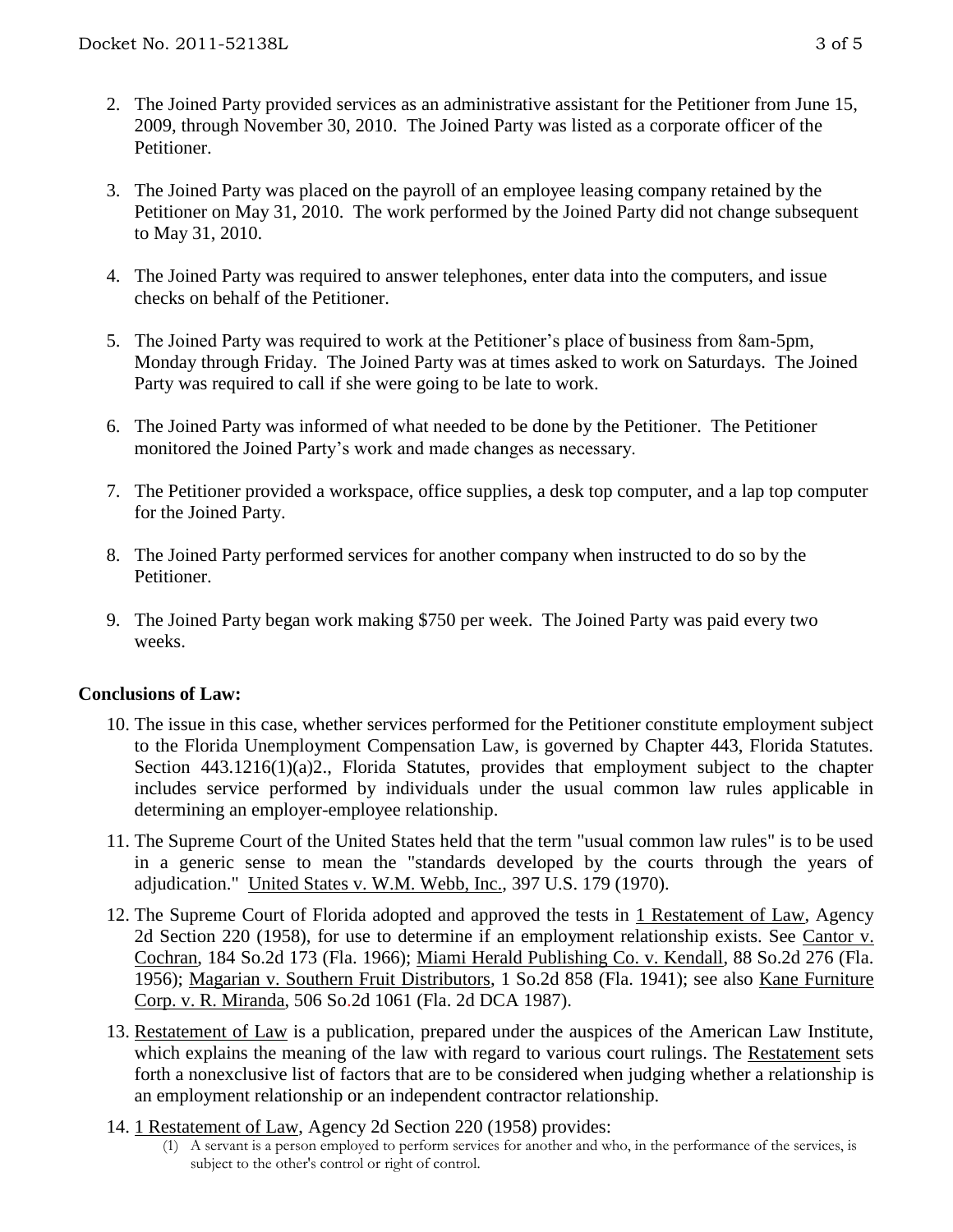- (2) The following matters of fact, among others, are to be considered:
	- (a) the extent of control which, by the agreement, the business may exercise over the details of the work;
	- (b) whether or not the one employed is engaged in a distinct occupation or business;
	- (c) the kind of occupation, with reference to whether, in the locality, the work is usually done under the direction of the employer or by a specialist without supervision;
	- (d) the skill required in the particular occupation;
	- (e) whether the employer or the worker supplies the instrumentalities, tools, and the place of work for the person doing the work;
	- (f) the length of time for which the person is employed;
	- $(g)$  the method of payment, whether by the time or by the job;
	- (h) whether or not the work is a part of the regular business of the employer;
	- (i) whether or not the parties believe they are creating the relation of master and servant;
	- (j) whether the principal is or is not in business.
- 15. Comments in the Restatement explain that the word "servant" does not exclusively connote manual labor, and the word "employee" has largely replaced "servant" in statutes dealing with various aspects of the working relationship between two parties. In Department of Health and Rehabilitative Services v. Department of Labor & Employment Security, 472 So.2d 1284 (Fla. 1<sup>st</sup> DCA 1985) the court confirmed that the factors listed in the Restatement are the proper factors to be considered in determining whether an employer-employee relationship exists. However, in citing La Grande v. B&L Services, Inc., 432 So.2d 1364, 1366 (Fla. 1st DCA 1983), the court acknowledged that the question of whether a person is properly classified an employee or an independent contractor often cannot be answered by reference to "hard and fast" rules, but rather must be addressed on a case-by-case basis.
- 16. The evidence presented in this case reveals that the Petitioner controlled where, when, and how the work was performed. The work was performed at the Petitioner's place of business and within the Petitioner's hours of operation. The work was monitored by the Petitioner and changed at the Petitioner's discretion.
- 17. The Petitioner provided all of the equipment and materials needed to perform the work. The Petitioner provided a workspace, telephone, and computers to the Joined Party.
- 18. The Joined Party provided services for the Petitioner for over two years. Such a length of service is indicative of a more permanent relationship than is consistent with an independent contractor relationship.
- 19. The Joined Party was paid a salary by the Petitioner. Pay by time is consistent with an employeremployee relationship. An independent contractor relationship would generally be paid by the job.
- 20. The Petitioner made the Joined Party into an employee in May of 2010. There were no changes in the work conditions or in the relationship between the parties as a result of this change.
- 21. Florida Statutes Section 443.1216(1)(a) states that, "The employment subject to this chapter includes a service performed, including a service performed in interstate commerce, by:
	- 1. An officer of a corporation."
- 22. The Joined Party was an officer of the Petitioner's corporation. While the Petitioner contended that the services performed by the Joined Party as a corporate officer were unpaid services, the issuance of checks was a part of the job description of the Joined Party. As such the services cannot be separated from one another. Even were the services severable, the issue would still be determined by a common law analysis.